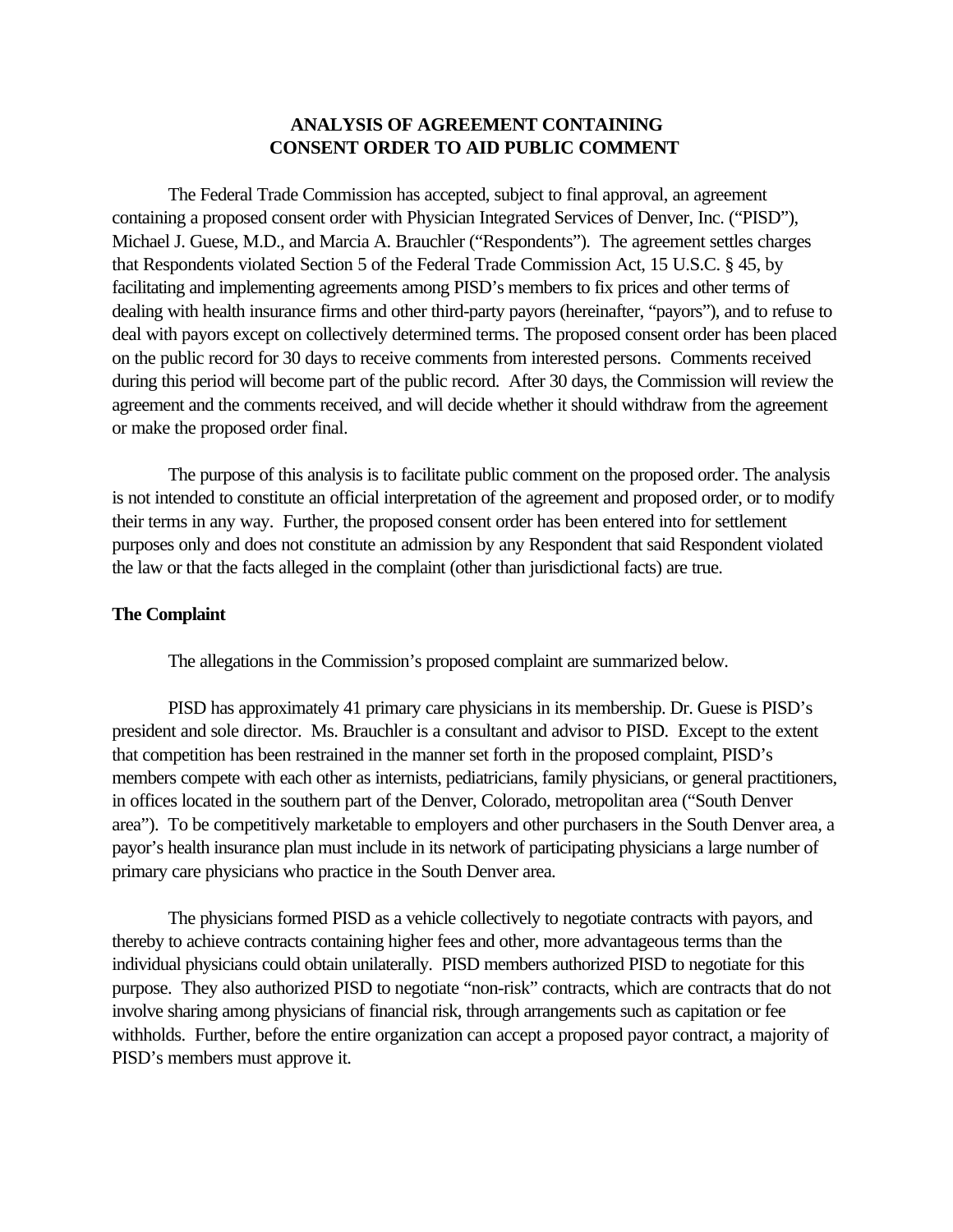Sometimes a network of competing physicians uses an agent to convey to payors information obtained individually from the physicians about fees or other significant contract terms that they are willing to accept. The agent may also convey to the physicians all payor contract offers, which the physicians then unilaterally decide whether to accept or reject. Such a "messenger model" arrangement, which is described in the 1996 Statements of Antitrust Enforcement Policy in Health Care jointly issued by the Federal Trade Commission and U.S. Department of Justice (*see* http://www.ftc.gov/reports/hlth3s.htm.), can facilitate and minimize the costs involved in contracting between physicians and payors, without fostering an agreement among competing physicians on fees or fee-related terms.

PISD purported to operate as a messenger, but, in practice, it did not do so. Rather, from 1999 through 2001, Dr. Guese and Ms. Brauchler negotiated fees and other competitively significant terms collectively on behalf of PISD's members. Only if a payor offered a contract containing sufficiently high fees did Dr. Guese and Ms. Brauchler recommend to the members that they accept the contract. Dr. Guese and Ms. Brauchler refused to convey to PISD's members contract offers containing price and other terms that Dr. Guese and Ms. Brauchler deemed to be deficient. Instead, they demanded, and received, contract terms that were more economically advantageous, from the physicians' perspective, than the physicians themselves could have obtained by negotiating individually rather than collectively.

PISD functioned as its members' *de facto* exclusive representative. Respondents told payors that PISD had the authority to negotiate and sign contracts on behalf of all of its members, and members themselves sent letters to payors, asserting that they would deal with payors only through PISD, Dr. Guese, or Ms. Brauchler, and not unilaterally. Respondents also successfully applied coercive tactics. For example, they advised PISD members to terminate, or threaten to terminate, their pre-existing, individual contracts with payors. Many PISD members complied, to pressure payors into offering a new contract to PISD that paid fees at or above the level that the physicians, through PISD, collectively demanded. The terminations and threats of termination left payors in the untenable position of having to pay higher fees to PISD members, or being denied such members' inclusion in the payors' respective provider networks. As a consequence of this conduct, PISD or its members contracted with various payors for fees that were higher than the fees such payors had agreed to pay other primary care physicians in the area.

Respondents' joint negotiation of fees and other competitively significant terms has not been reasonably related to any efficiency-enhancing integration. PISD refused to consider any form of financial risk-sharing, and its members have not clinically integrated their practices to create sufficiently substantial potential efficiencies. Respondents' actions have restrained price and other forms of competition among the members, caused fees for physician services to rise, and harmed consumers, including health plans, employers, and individual patients.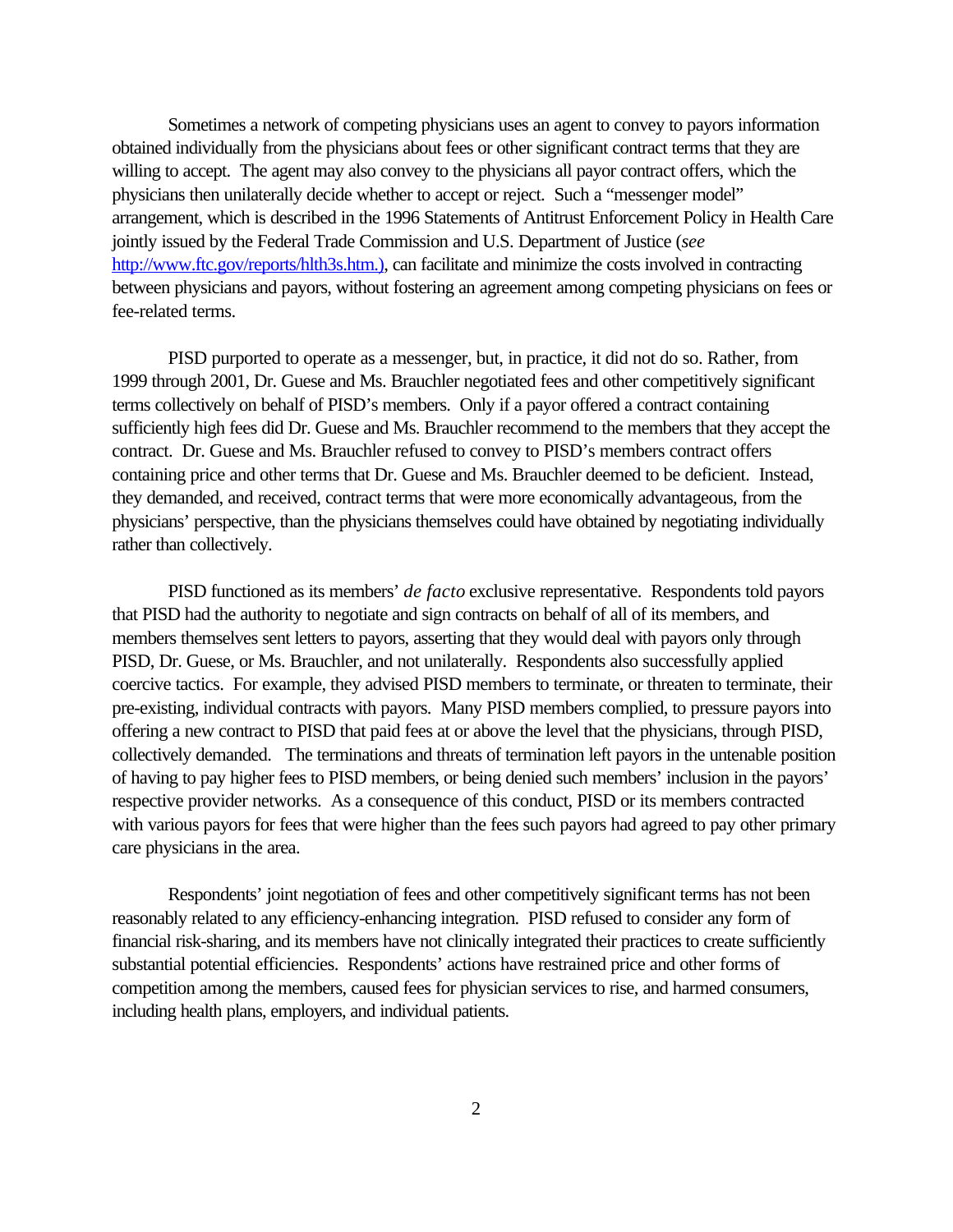## **The Proposed Consent Order**

The proposed order is designed to prevent recurrence of these illegal concerted actions, while allowing Respondents to engage in legitimate conduct that does not impair competition. The proposed order's core prohibitions are contained in Paragraphs II and III.

Paragraph II is intended to prevent the Respondents from participating in, or creating, future unlawful physician agreements.

Paragraph II.A prohibits PISD, Dr. Guese, and Ms. Brauchler from entering into or facilitating any agreement between or among any physicians: (1) to negotiate with payors on any physician's behalf; (2) to deal, not to deal, or threaten not to deal with payors; (3) on what terms to deal with any payor; or (4) not to deal individually with any payor, or not to deal with any payor through an arrangement other than PISD.

Paragraph II.B prohibits these Respondents from facilitating exchanges of information between physicians concerning whether, or on what terms, to contract with a payor. Paragraph II.C prohibits them from attempting to engage in any action prohibited by Paragraph II.A or II.B. Paragraph II.D prohibits them from inducing anyone to engage in any action prohibited by Paragraphs II.A through II.C.

Paragraph II also contains three provisos intended to clarify certain types of agreements that Paragraph II does not prohibit. The first proviso applies to Ms. Brauchler, the second to Dr. Guese, and the third to PISD. Each provides that nothing in Paragraph II prohibits the applicable Respondent from engaging in conduct that is reasonably necessary to form, participate in, or act in furtherance of, a "qualified risk-sharing joint arrangement" or a "qualified clinically-integrated joint arrangement." The proviso applies to PISD only if the physicians who participate in the arrangement are available to enter into payor contracts outside the arrangement, *i.e.*, the arrangement is not exclusive.

As defined in the proposed order, a "qualified risk-sharing joint arrangement" must satisfy two conditions. First, all physician participants must share substantial financial risk through the arrangement and thereby create incentives for the physician participants jointly to control costs and improve quality by managing the provision of services. Second, any agreement concerning reimbursement or other terms or conditions of dealing must be reasonably necessary to obtain significant efficiencies through the joint arrangement. The definition of financial risk-sharing tracks the discussion of that term contained in the Health Care Statements.

As defined in the proposed order, a "qualified clinically-integrated joint arrangement" also must satisfy two conditions. First, all physician participants must participate in active and ongoing programs to evaluate and modify their clinical practice patterns, creating a high degree of interdependence and cooperation among physicians, in order to control costs and ensure the quality of services provided.